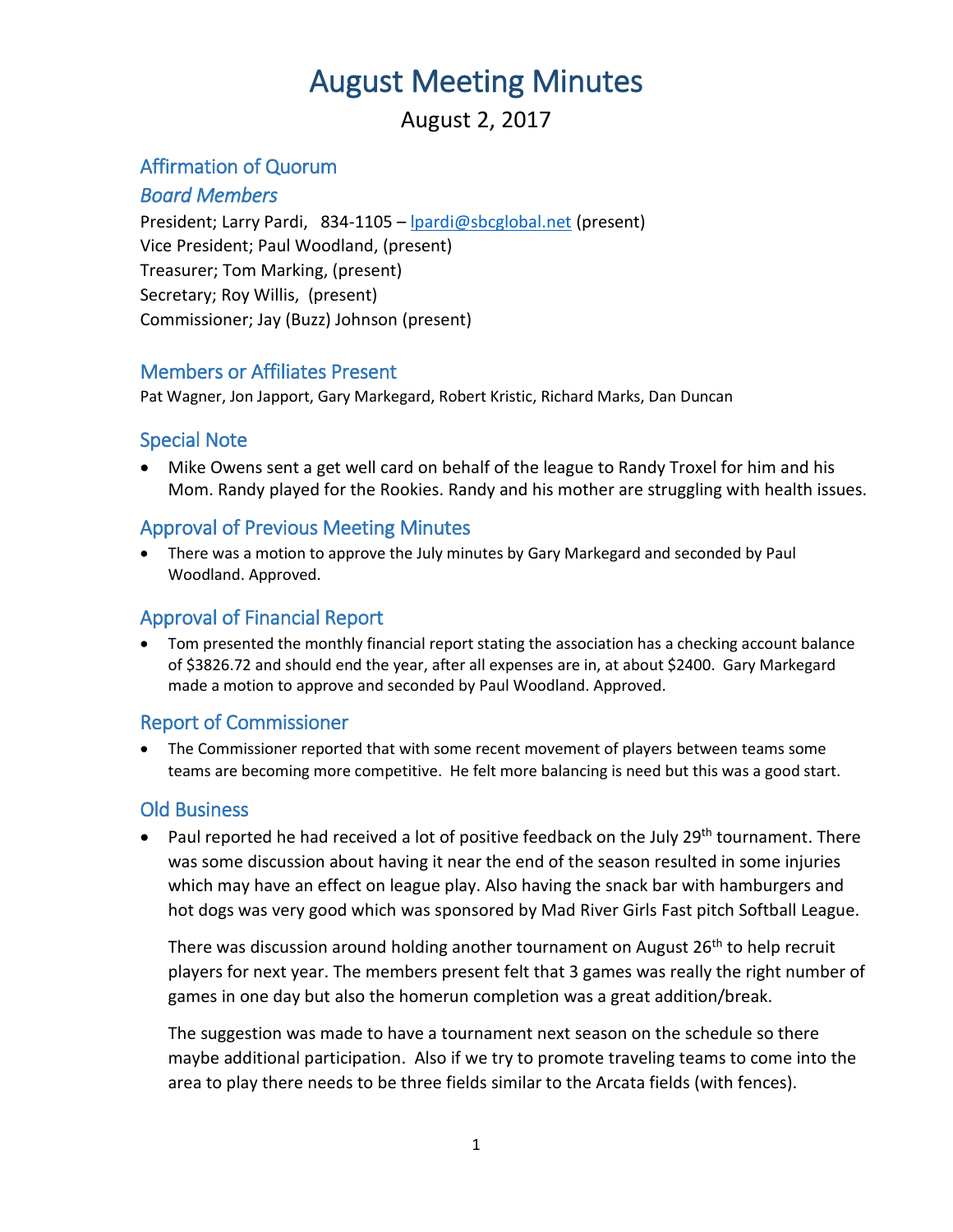# August Meeting Minutes

## August 2, 2017

The members present thanked Buzzy Johnson, Paul Woodland and Tom Marking for assisting in field setup and Richard Marks for making it happen.

• Paul reported that the Facebook page for the HCSSA has been established, please check it out. <https://www.facebook.com/search/str/humboldt+classics+senior+softball+association>

There was a comment that our association (HCSSA) does not show up on the USA Senior Softball Web Page, Paul took and action to look into this.

- The Recruiting Process subcommittee Paul Woodland, Buzzy Johnson, Dan Duncan and Robert Kristic report the status of their initially discussion. They made a motion to the members present to allow for some control over recruiting and balancing the team parity that the team rosters be frozen at the end of this season until the subcommittee can present their proposals at the November meeting. The motion was seconded by Tom Marking. The vote was 10 yes and 1 no, motion passed and the Rosters are to be frozen following the last game of the season.
	- o The subcommittee also discussed some of their thoughts for feedback from members present;
		- Have a free agent draft and the end of the season. As every player does become a free agent at the end of each season they can request to be put into a pool to be assigned to a team needing players.
		- New players would go into a pool and be assigned to teams that need players.
		- New teams can be established from the pool of free agents and new players.
		- Each Manager would establish an end of year rooster for next season reflexing the number of committed players. This rooster would reflex the number of team members and help determine which team is in need of players. Some priority would be given to the last placed team from the previous season.

#### New Business

- Robert Kristic made a motion to purchase a table at the Redwoods Sports Dinner and Auction on Aug.  $10^{TH}$  at a cost of \$500. The motion was seconded by Paul and was approved.
- Discussion to freezing Rosters to directly address team parity was addressed in old business by the subcommittee.
- The Managers will contact their team members and Mike if they have anything to donate.
	- $\circ$  Mike Owens wanted to reminded the members that the first week in October there is a mission youth group going to 3 countries the Dominican Republic, Nicaragua, and El Salvador and are looking for donations of baseballs gloves, hats, shirts, shorts. They are not requesting any bats or softballs. Any donations are appreciated please contact Mike at [mikeatnader@yahoo.com](mailto:mikeatnader@yahoo.com)
- Discussion around HCSSA Board succession planning for next year now instead of waiting until December. Tom Marking volunteered to be on the nomination committee. Managers were requested to ask their team members for interest. Some of the existing Board